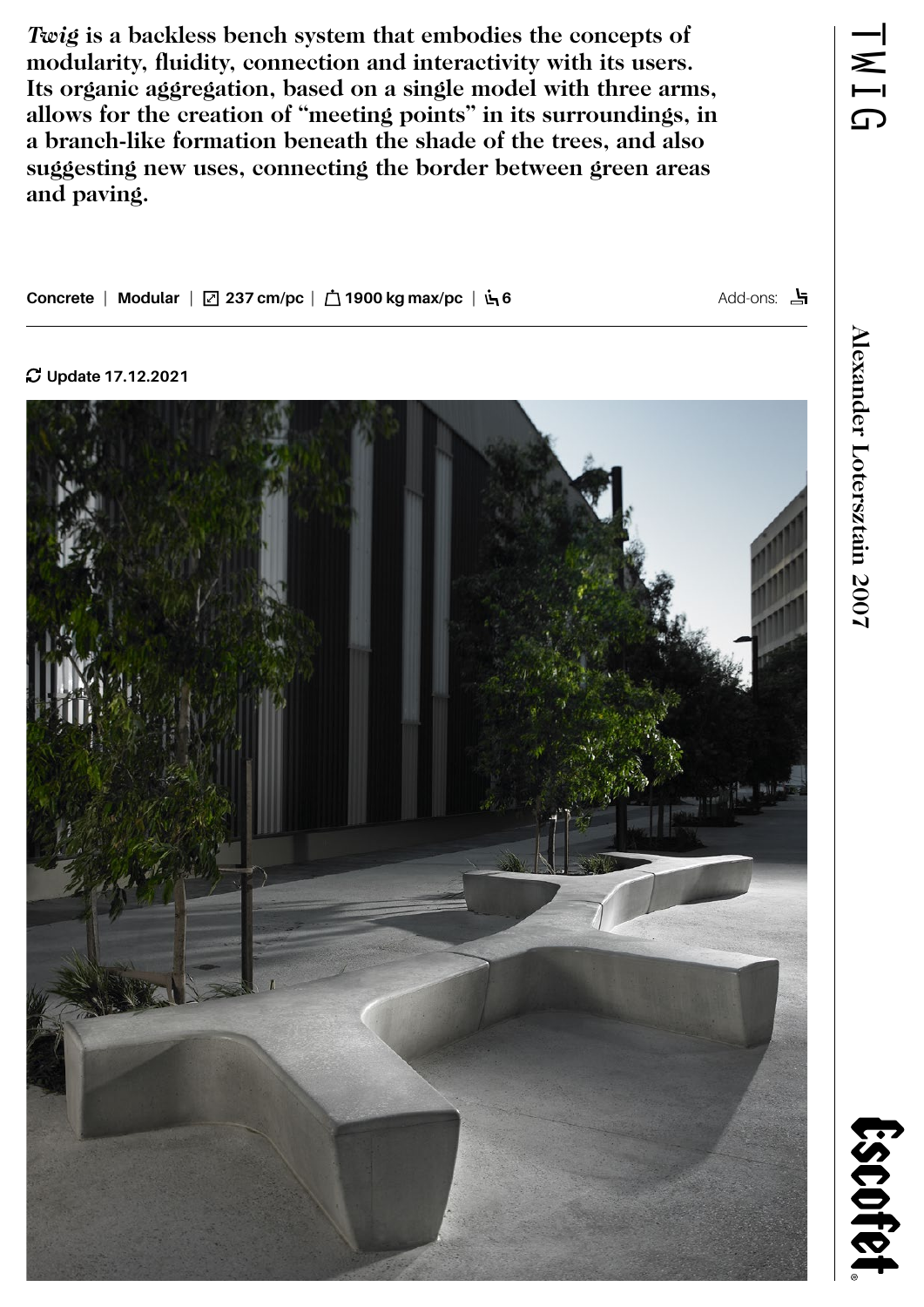### **Origin**

**Originally designed for the campus of the Southbank Institute of Technology in Brisbane, Australia. In 2009** *Twig Air* **was developed, its lightness enables it to be used in indoor and outdoor spaces, while also allowing light to be incorporated to create unique spaces. In 2017 the** *Twig* **bench evolves to the version with backrest, maintaining the balance between functionalism and aesthetic warmth.** 

## **Modular**

**The corners of its three arms have the same geometry and cross-section, thus favouring the aggregation of parts in an organic, free and even arbitrary manner. This gives rise to different compositions, proposing a different language and situation within each context.** 

### **Material**

**Made from moulded reinforced concrete with a gentle etched finish and in the** *Escofet* **standard chart colours.**

### **Installation**

**Due to its heavy weight, it rests subtly on the ground, with no need for anchors. Its rounded ends permit the installation of continuity modules, with no specific requirements in terms of precision.**



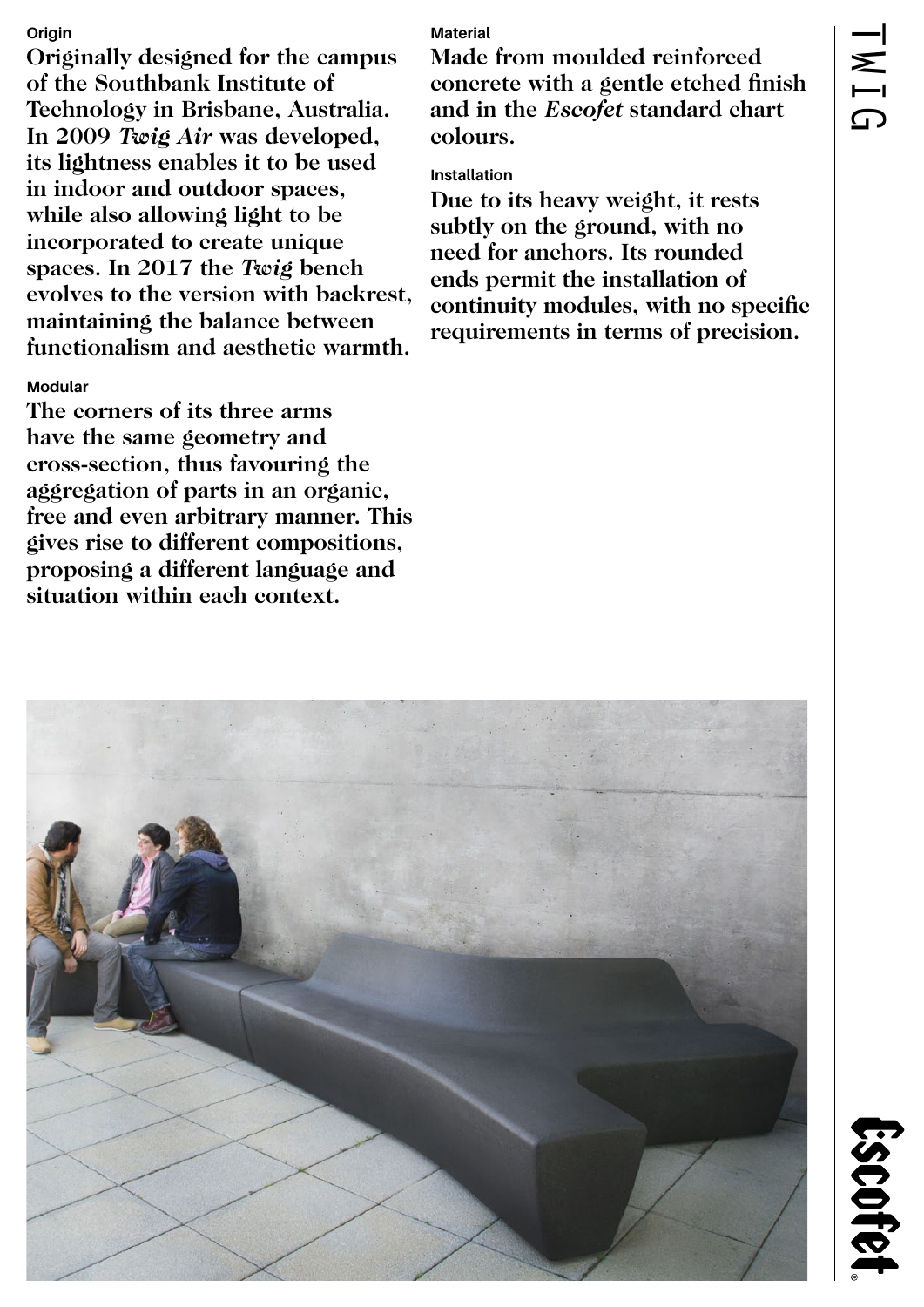





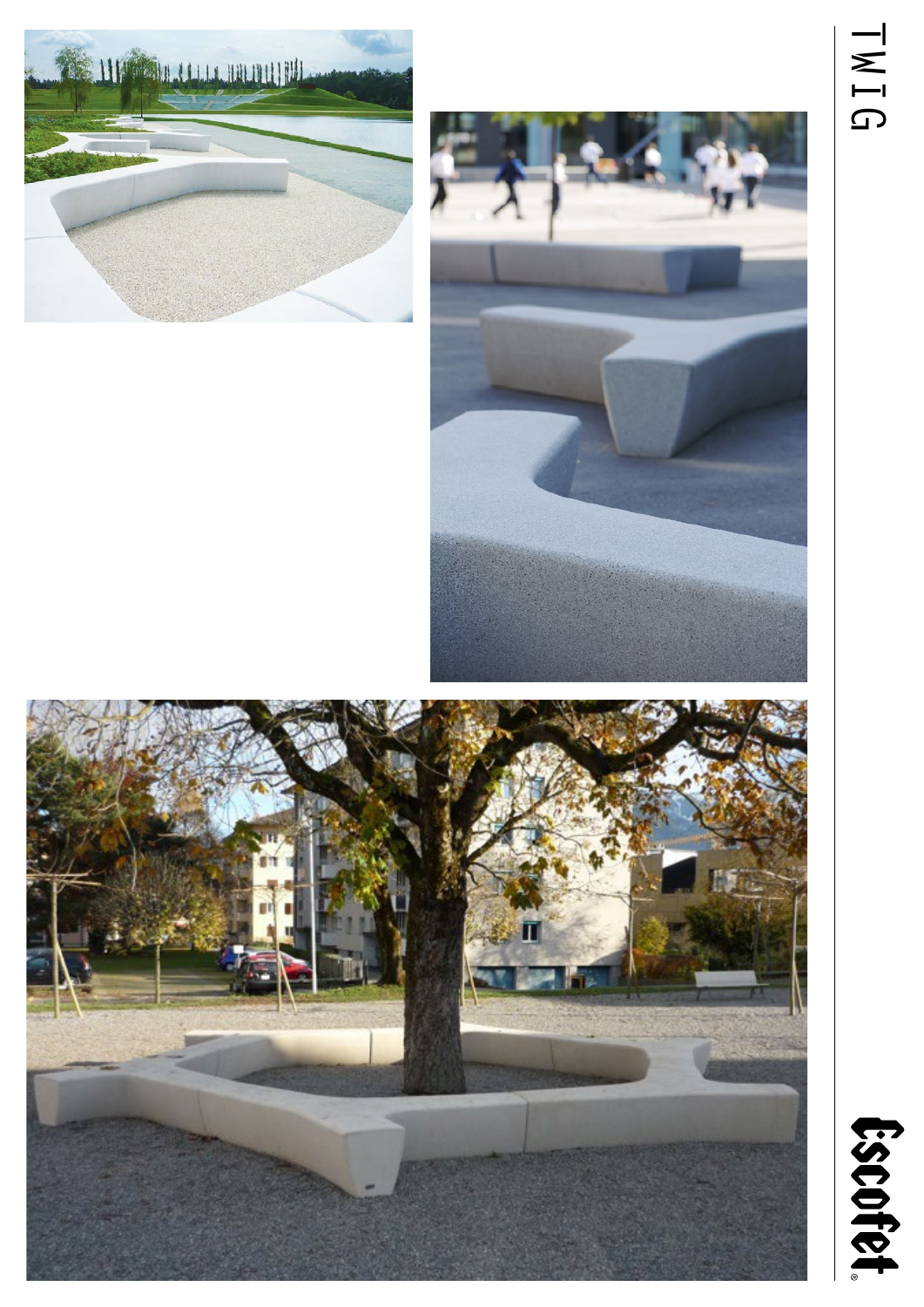# 1. **Landscape Furniture**



**SSCI**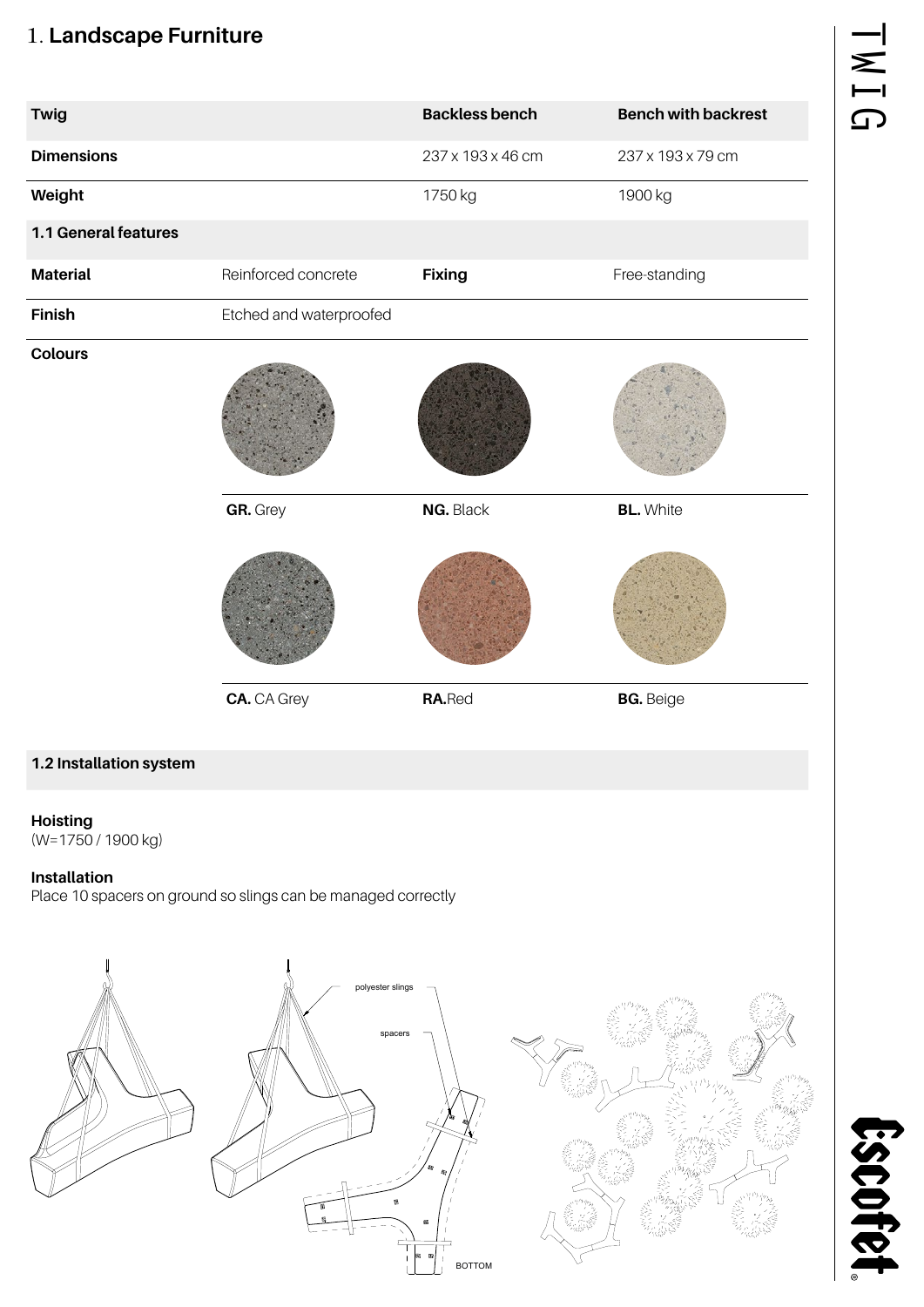### **Twig**



### **Twig with backrest**







# **Escofet**